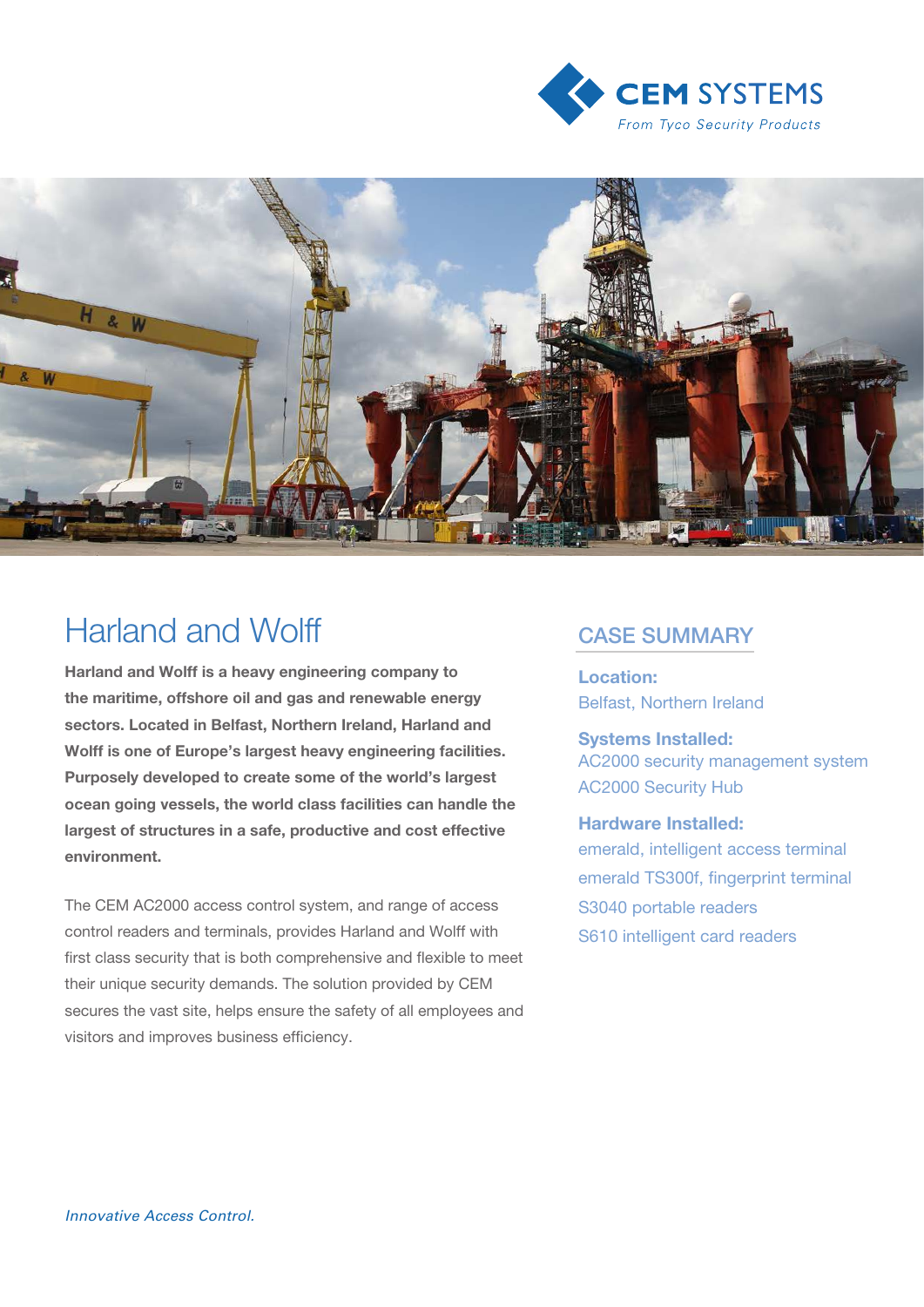# Problem

As a large scale and potentially hazardous environment, with large numbers of people, the Harland and Wolff site presents a unique range of security challenges. Environmental Health and Safety Management is a vital part of Harland and Wolff's business, so selecting the right security management solution was of paramount importance.

Controlling and keeping track of persons on board a significant engineering project was the initial key driver for Harland and Wolff to engage with CEM Systems. With the potential for up to 1,200 people to be on the rig at any one time, in a potentially hazardous environment, Harland and Wolff needed a real time, scalable solution to know who was on board.

## **Solution**

CEM worked with Harland and Wolff on the initial project to track people on a rig for Health and Safety purposes. This was a large project which was extremely condensed, with large numbers of concurrent activities and personnel required to carry out the work on the rig. The key challenge was to co-ordinate and control the activities and personnel and manage this in emergency situations.

CEM Systems' AC2000 access control software with key modules including Mustering and Zone Monitor, combined with S610 readers in turnstiles and S3040 portable readers for the dry dock, provided a solution that could not be circumvented and ensured accurate person count data in case of an emergency.

The AC2000 solution was extremely effective for Harland and Wolff, bringing the time for mustering from an evacuation drill down from 45 minutes to 9 minutes.

Following the success of this project, Harland and Wolff implemented a comprehensive AC2000 security management system and a range of innovative access control readers across their site.

#### AC2000 Security Management System

AC2000 is a powerful and reliable access control and security management system. It is continually developed to meet the most complex security needs, providing a highly stable, proven solution for installations where security is of paramount importance. Harland and Wolff use a range of AC2000 applications including Zone Monitor and Mustering, allowing the real time monitoring of card holder movements and also counts people in an area, a feature that is valuable in emergency situations. AC2000 Time and Attendance also allows Harland and Wolff to monitor and record employee attendance.

#### AC2000 Security Hub

Harland and Wolff avails of AC2000 Security Hub for alarm and CCTV event management. Security Hub is the centralized to command and control application for AC2000. It seamlessly blends IP security surveillance systems and alarm processing into a single, simple and intuitive user interface. Harland and Wolff use AC2000 Security Hub for alarm and CCTV event management.

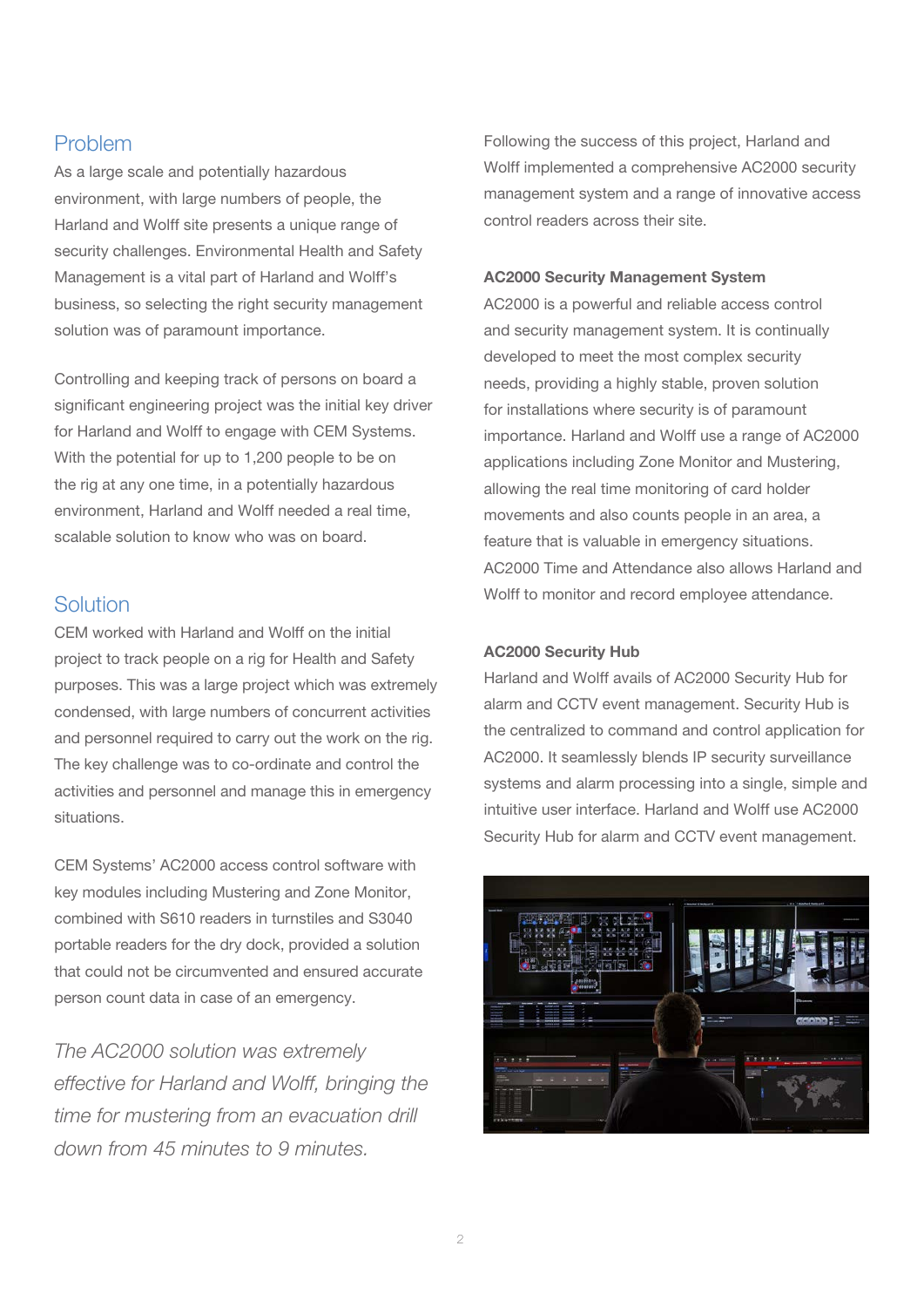#### emerald, intelligent access terminal

emerald, intelligent access terminals, are installed at the Harland and Wolff reception building. Featuring a touch screen reader and controller in one, and built in Voice over IP (VoIP) intercom functionality, emerald removes the need for an additional intercom system, emerald uniquely enables data normally only available on the AC2000 access control client PC to be accessed locally and securely at the door through its range of Remote Applications. emerald displays real time security information and statistics such as card status, scheduled visitors, top system alarms and most recent alarms on the terminal.

emerald's LCD touch screen enables Harland and Wolff to improve corporate branding on entry points to the building where they are regularly working with high value clients. The built in audio intercom also allows visitor communication with the reception desk and remote door opening.

#### Biometric security

High security areas, including the Harland and Wolff server room and equipment warehouse, are secured with emerald TS300f fingerprint readers, requiring biometric verification for the entry of select authorized staff. The emerald TS300f Intelligent Fingerprint Terminal from CEM Systems is the industry's most multifunctional touch screen access terminal with biometric verification. emerald TS300f not only provides more intelligence at the door with remote applications but now ensures more security where an additional level of biometric verification is required.

In the equipment warehouse, emerald's Checklist Entry feature allows Harland and Wolff to prompt staff on exit to sign the register if they are removing any tools or equipment. This provides Harland and Wolff with full with details of entry to their warehouse, and helps prevent the loss of valuable equipment and tools.